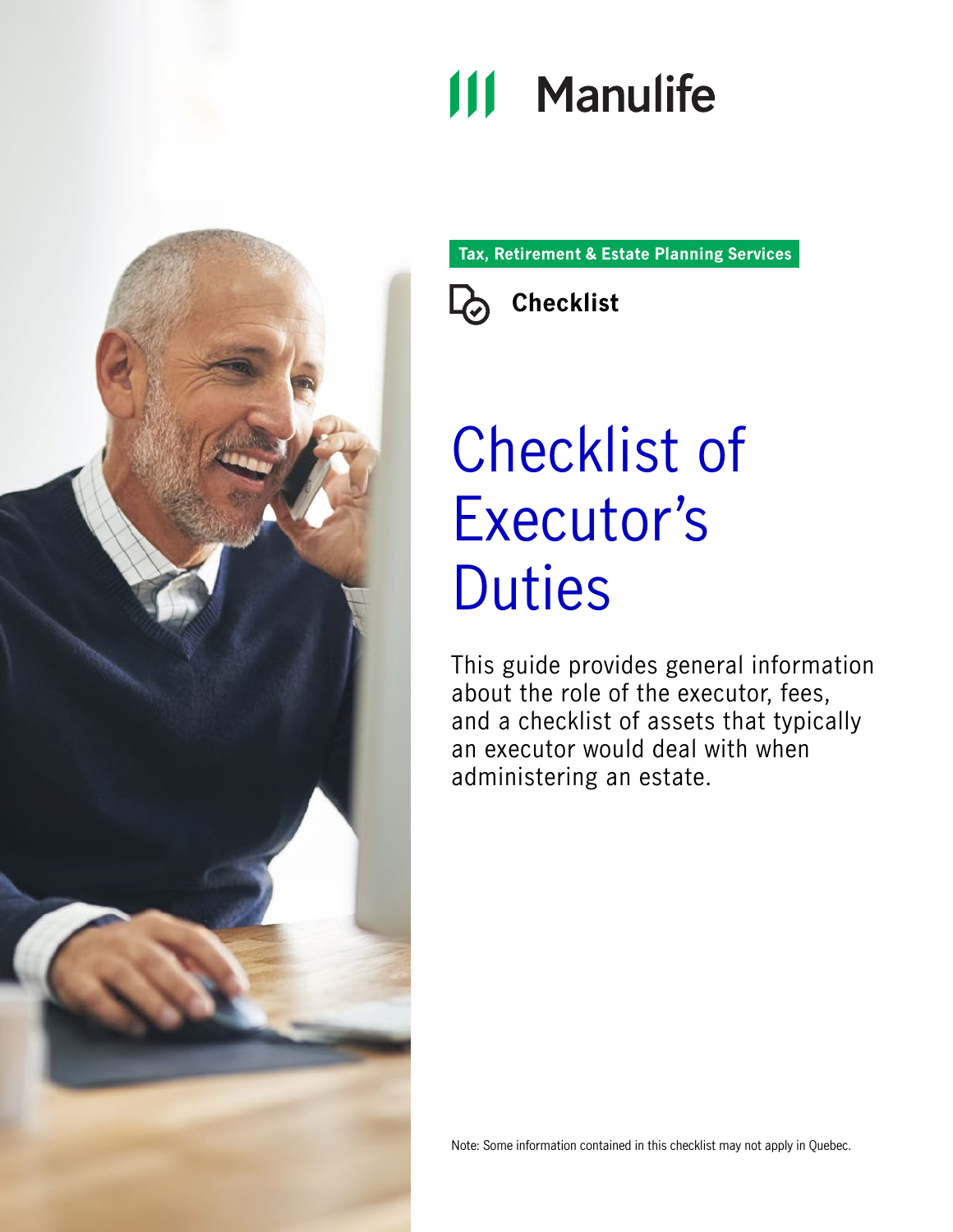#### **Role of an executor**

An executor is a person appointed under a Will to administer the estate and follows the instructions under the Will to distribute the estate.

#### **Executor's fees**

Executor's compensation is based on provisions set out in provincial trustee legislation which generally is what is "fair and reasonable". (see page 11 discussion on fee determination)

#### **Picking an executor**

You should choose an executor who will be sensitive to the needs of your family, be able to do the job and know when and where to get advice. You should try to choose people who will not have a conflict between their job as executor and their personal interest in your estate, such as a beneficiary or possible purchaser of an asset. Advisors contemplating such a role should be aware of the potential conflict of interest.

Your choice of executor will depend on many factors. Many couples, who leave everything to the surviving spouse and then to their children, name the surviving spouse as the sole executor and then name others as alternative executors to handle matters for the children in the event the other spouse is not living. Some people choose a professional trustee. The Will may permit the executors to hire a trust company to do the administrative work. This usually occurs when the estate is quite large or there is a lengthy period of time for the distribution of the trust(s) contained within the Will. Others choose one or more people and a trust company as co-executors.

#### **Executor's insurance**

A will may provide for the executor to obtain executor insurance or an executor may wish to obtain coverage on their own. Generally, executor insurance covers damages arising from the executor's error, omission or negligent act in the performance of, or failure to perform their duties. Policies generally do not cover income or probate tax liability. To determine what is covered an executor should review the coverage and exclusion provisions of the policy.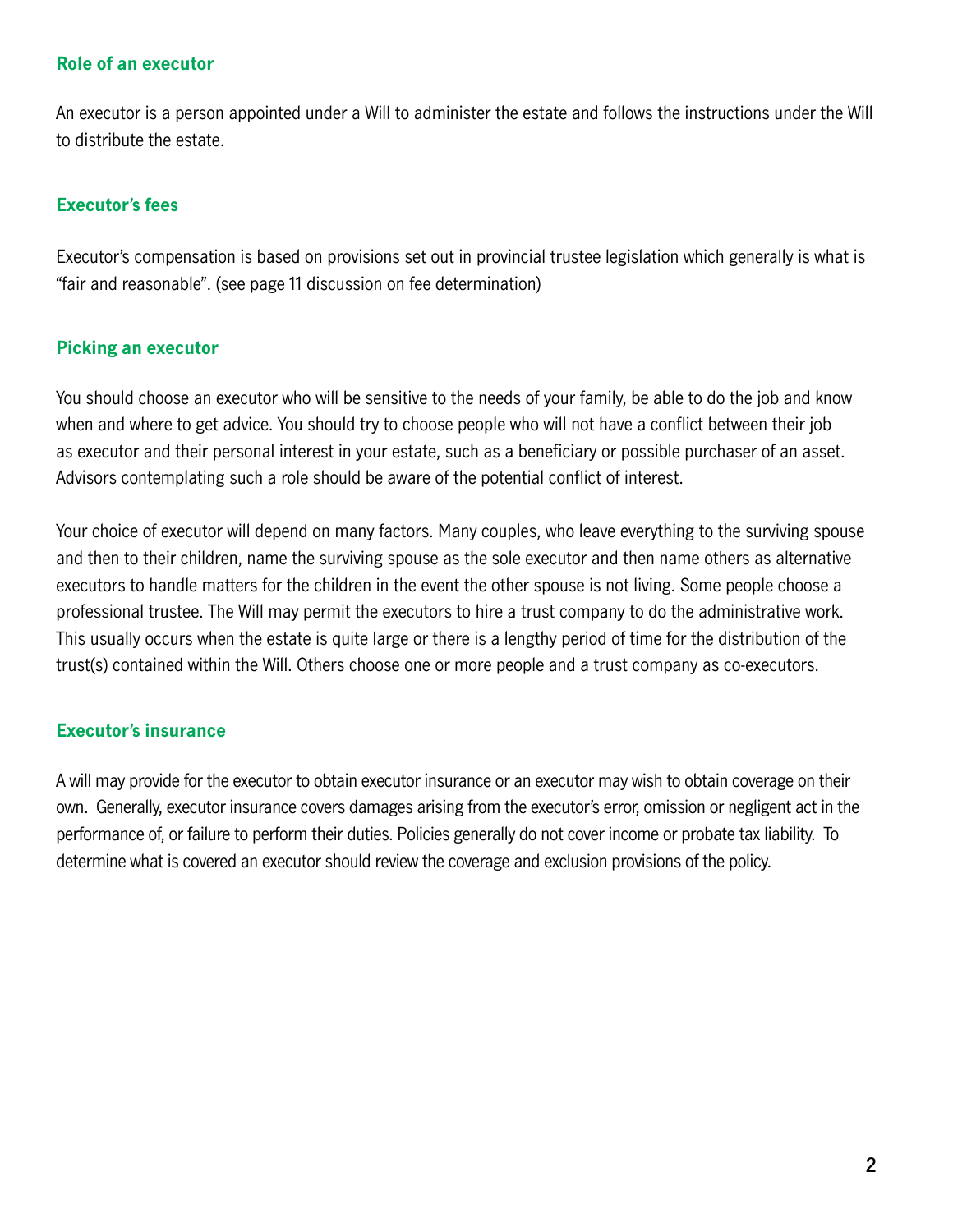### **Checklist of Executor's Duties**

This checklist is based on distribution with a valid Will. The checklist starts with the preliminary steps an Executor/ Trustee should take to the point when final distribution is made. Any individual appointed as an executor should consider purchasing executor insurance prior to dealing with the administration of the Estate. The insurance will provide coverage in the event of certain claims made against the executor.

#### **Preliminary Information**

| Executor insurance purchased? $\Box$ Yes $\Box$ No Citizenship of Deceased e.g. Canadian and/or U.S: |                                   |
|------------------------------------------------------------------------------------------------------|-----------------------------------|
| <b>Preliminary steps:</b>                                                                            | Completion Date _________________ |
| Locate and review Will                                                                               |                                   |
| Funeral arrangements (already paid?)                                                                 |                                   |
| Special arrangements                                                                                 |                                   |
| Determine cash requirements for family                                                               |                                   |
| Obtain funeral director's statement of death or apply for provincial death certificate               |                                   |
| Determine complexity of will                                                                         |                                   |
| <b>Determine complexity of will:</b>                                                                 | <b>Completion Date</b>            |
| Is expertise required beyond scope of executor?                                                      |                                   |
| Is executor aware of conflicts?                                                                      |                                   |
| Should Will be validated by court?                                                                   |                                   |
|                                                                                                      |                                   |
| <b>Contact beneficiaries (and estate lawyer):</b>                                                    | <b>Completion Date</b>            |
| Set up meeting with family members (lawyer may attend)                                               |                                   |
| Gather preliminary information from family for meeting                                               |                                   |
| Meeting and note information gathered                                                                |                                   |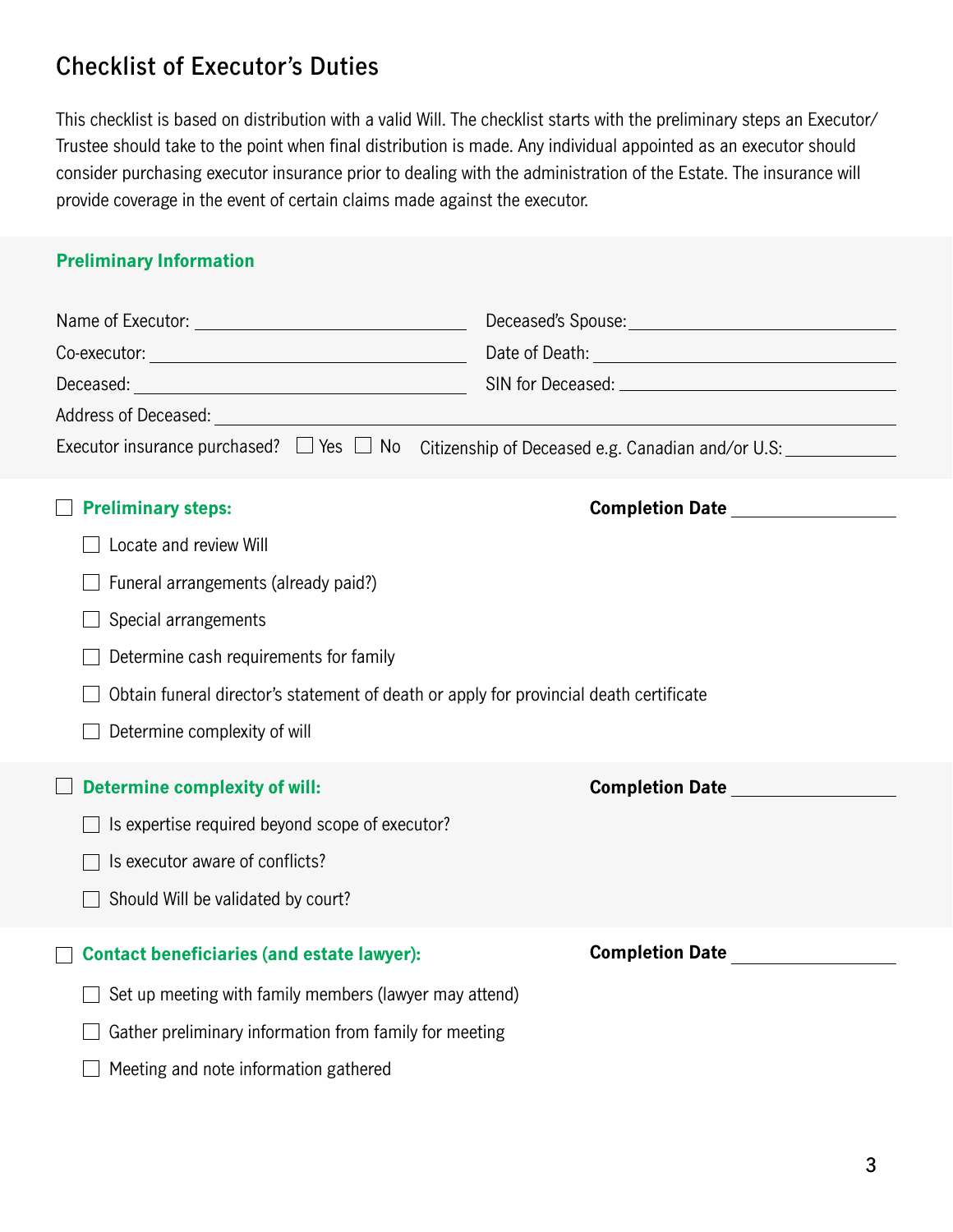| Interview beneficiaries (and speak with estate lawyer)                                                                               | <b>Completion Date Completion Date</b> |
|--------------------------------------------------------------------------------------------------------------------------------------|----------------------------------------|
| Collect relevant papers and information                                                                                              |                                        |
| Advise beneficiaries – of realities of estate administration<br>timing e.g. tax issues, litigation etc.                              |                                        |
| Determine families' financial needs                                                                                                  |                                        |
| Document meeting                                                                                                                     |                                        |
| <b>Establish an estate account</b>                                                                                                   | <b>Completion Date</b>                 |
| Note all particulars about banking                                                                                                   |                                        |
| Freeze accounts                                                                                                                      |                                        |
| Determine if there is a safety deposit box                                                                                           |                                        |
| Determine if accounts are joint                                                                                                      |                                        |
| List contents of safety deposit box                                                                                                  |                                        |
| Obtain bank requirements to deal with accounts                                                                                       |                                        |
| Determine if funds available to pay funeral expenses                                                                                 |                                        |
|                                                                                                                                      |                                        |
| Determine location of passwords for electronic banking transactions                                                                  |                                        |
| <b>Locate important documents</b>                                                                                                    | <b>Completion Date</b>                 |
| Locate and obtain title documents for real property, mortgages,<br>share certificates, bonds, debentures and guaranteed certificates |                                        |
| <b>Notify legatees and residuary beneficiaries</b>                                                                                   | <b>Completion Date Completion</b>      |
| Determine if any difficulty in identifying charitable organization etc.                                                              |                                        |
| Notify charities of charitable bequests (and regulators where required)                                                              |                                        |
| Notify legatees/devisees of benefits to be received under the Will                                                                   |                                        |
| Notify residual beneficiaries and provide a copy of the Will                                                                         |                                        |
| Set up a diary of time limitations                                                                                                   |                                        |
| Expiry of dependant relief claims                                                                                                    |                                        |
| In Ontario and PEI – Family Law Act claims by spouse election<br>to be made within 6 months                                          |                                        |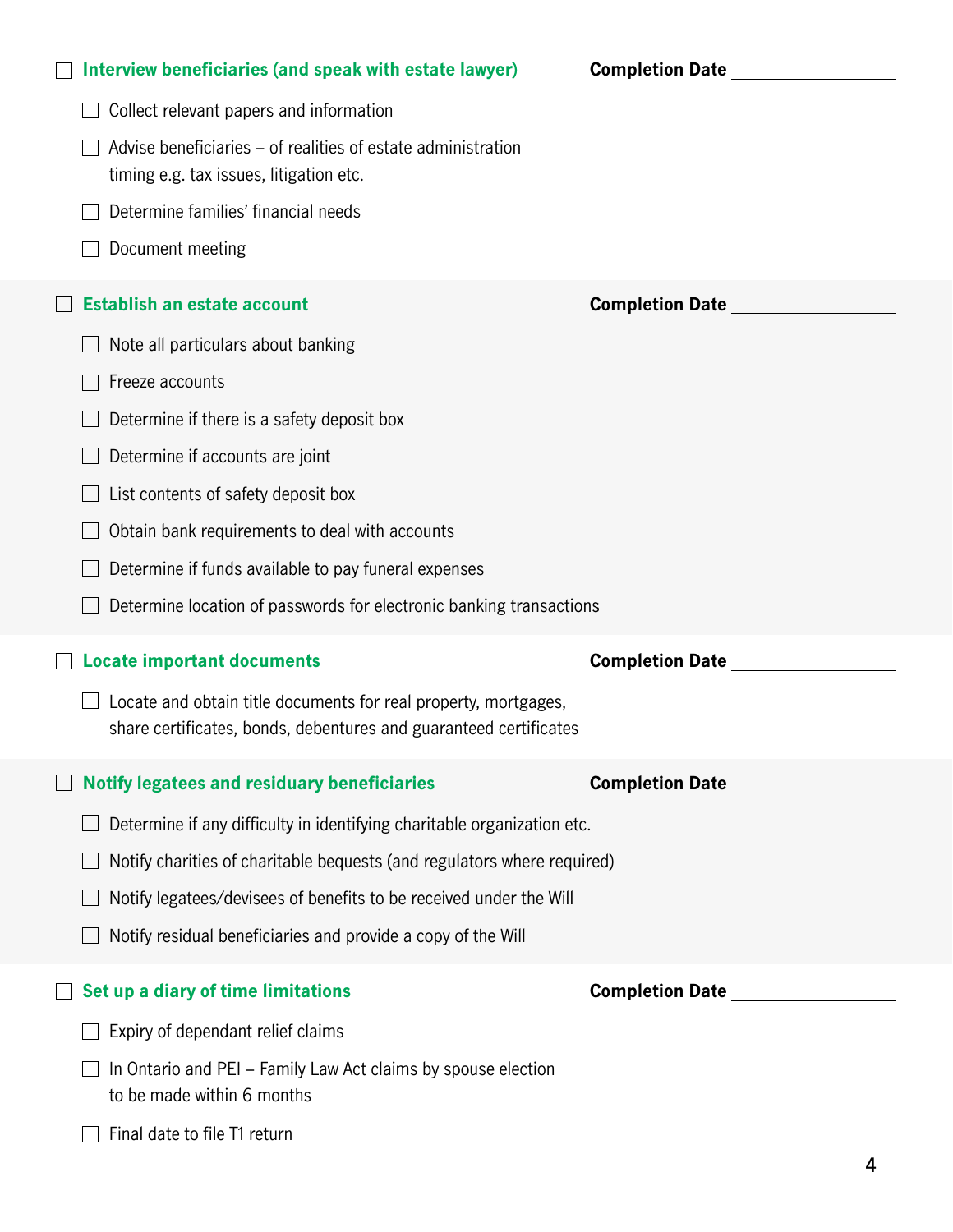| <b>Immediate action</b>                                                                                                                                  | <b>Completion Date Completion Date</b>                                                                                       |
|----------------------------------------------------------------------------------------------------------------------------------------------------------|------------------------------------------------------------------------------------------------------------------------------|
| 1) Business interest and investments                                                                                                                     |                                                                                                                              |
| Where operating business, if deceased sole or controlling shareholder take<br>control of operations and ensure operations can continue or obtain manager |                                                                                                                              |
| Arrange for a review of investment portfolio                                                                                                             |                                                                                                                              |
| Make appropriate decisions regarding investments to yield favourable outcome                                                                             |                                                                                                                              |
| 2) Real estate                                                                                                                                           | <b>Completion Date Completion</b>                                                                                            |
| Review adequacy of property insurance coverage and alter if necessary                                                                                    |                                                                                                                              |
| If deceased lived in rental premises alone, terminate lease or arrange sublet                                                                            |                                                                                                                              |
| If premises vacant, arrange for protection and supervision of real estate                                                                                |                                                                                                                              |
| If leased premises, with tenants, give notice if necessary for termination                                                                               |                                                                                                                              |
| 3) Chattels                                                                                                                                              | <b>Completion Date</b> <u>Late</u> and Dente and Dente and Dente and Dente and Dente and Dente and Dente and Dente and Dente |
| Arrange for appropriate insurance on vehicles and<br>personal effects etc., e.g. theft coverage                                                          |                                                                                                                              |
| 4) Inventory                                                                                                                                             | <b>Completion Date Completion Date</b>                                                                                       |
|                                                                                                                                                          |                                                                                                                              |
| Take from home and business an inventory and custody of the following:                                                                                   |                                                                                                                              |
| Cash on hand                                                                                                                                             |                                                                                                                              |
| Securities                                                                                                                                               |                                                                                                                              |
| Jewellery and other valuables                                                                                                                            |                                                                                                                              |
| Real estate deed and mortgage documents                                                                                                                  |                                                                                                                              |
| Other documents of potential value                                                                                                                       |                                                                                                                              |
| 5) Protect assets                                                                                                                                        | Completion Date <u>Completion</u>                                                                                            |
| Secure assets to a place of safekeeping or secure vacant property                                                                                        |                                                                                                                              |
| 6) Mortgages - receivable                                                                                                                                | Completion Date __________________                                                                                           |
| Notify payor                                                                                                                                             |                                                                                                                              |
| Collect on mortgage                                                                                                                                      |                                                                                                                              |
| Determine if mortgage insurance available                                                                                                                |                                                                                                                              |
| 7) Rental properties                                                                                                                                     | <b>Completion Date</b> <u>Completion</u>                                                                                     |
| Write tenants to redirect rent for rental properties                                                                                                     |                                                                                                                              |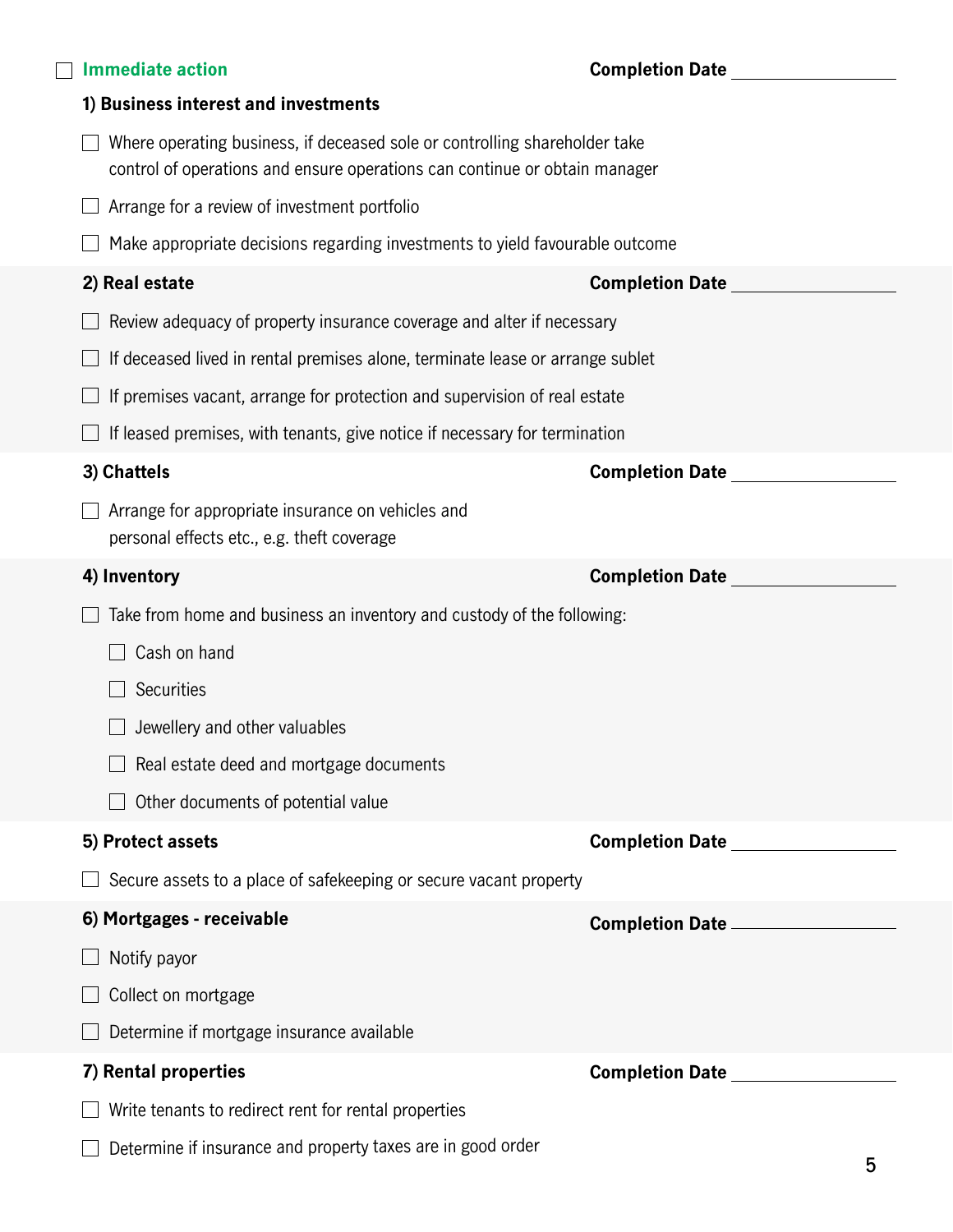| 8) Brokerage Accounts                                                                                            | <b>Completion Date Completion</b>      |
|------------------------------------------------------------------------------------------------------------------|----------------------------------------|
| Advise of death                                                                                                  |                                        |
| Cancel open orders                                                                                               |                                        |
| Request statements to be forwarded                                                                               |                                        |
| Obtain list of assets held with original cost information                                                        |                                        |
| 9) Digital Accounts and Social Media                                                                             | <b>Completion Date Completion Date</b> |
| Determine if the testator left a memo as to digital accounts and access<br>If yes:                               |                                        |
| Use password to access, and deal with digital accounts<br>according to Will instructions if addressed in Will    |                                        |
| If no:                                                                                                           |                                        |
| Check with administrator if password protected and password<br>unknown and determine access                      |                                        |
| Take inventory of digital accounts                                                                               |                                        |
| Determine any liabilities relating to digital accounts                                                           |                                        |
|                                                                                                                  |                                        |
| Close any digital accounts where account is of no further use and no liability exits                             |                                        |
| 10) Digital Assets                                                                                               | <b>Completion Date</b>                 |
| Determine if the testator left a memo as to digital assets and access                                            |                                        |
| Gain access to digital assets and do back up where appropriate                                                   |                                        |
| Determine if there truly is an asset<br>If yes:                                                                  |                                        |
| Determine what access rights can be passed on and how and<br>determine the value if ascertainable                |                                        |
| Create an inventory of the digital assets                                                                        |                                        |
| Determine whether personal information should be protected to<br>preserve the privacy of the deceased eg: photos |                                        |
| 11) Pets                                                                                                         | <b>Completion Date</b>                 |
| Determine if Will provides for care of pet                                                                       |                                        |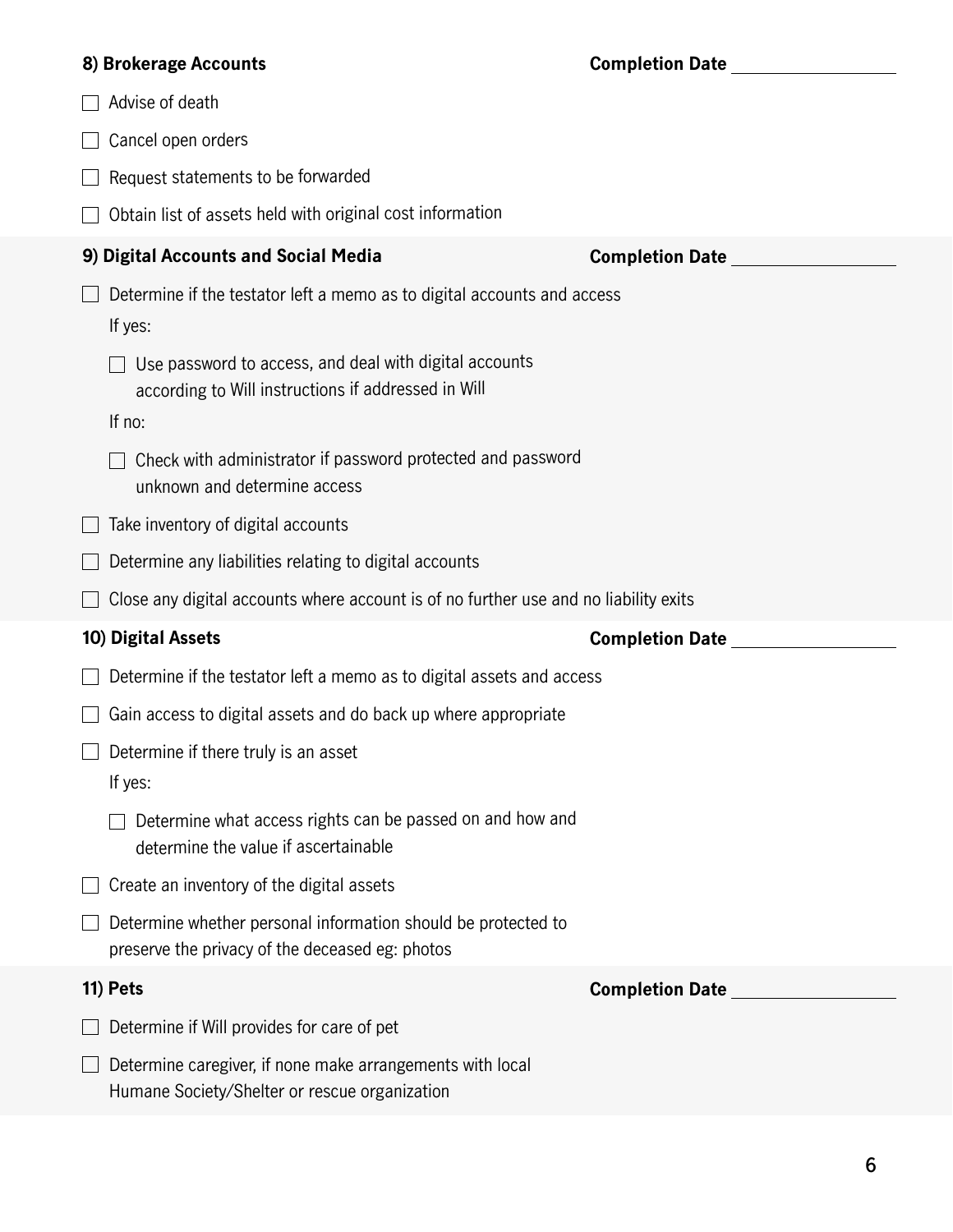| <b>Contact third parties:</b>                                                                                                                                                                   | <b>Completion Date</b> |
|-------------------------------------------------------------------------------------------------------------------------------------------------------------------------------------------------|------------------------|
| Contact and inform Canada Pension, or Quebec Pension Death Benefits,<br>Survivor's Benefits, Veteran's Affairs, and where appropriate make claims<br>for death benefits for dependants eg. CPP  |                        |
| Notify Service Canada to cancel entitlements under Income Security Programs                                                                                                                     |                        |
| Cancel health insurance coverage                                                                                                                                                                |                        |
| Cancel social insurance card                                                                                                                                                                    |                        |
| Cancel driver's license, magazine and newspaper subscriptions, cable television, internet, club<br>membership, home phone, cell phone and request rebate on a pro rata basis if applicable      |                        |
| Notify utilities for final reading and billing                                                                                                                                                  |                        |
| Request Canada Post to re-route mail                                                                                                                                                            |                        |
| Confirm outstanding balances and cancel credit cards – determine if<br>insurance exists to cover balances                                                                                       |                        |
| Contact present and previous employer re: benefits                                                                                                                                              |                        |
| Contact executors/trustees of other estate where deceased may have<br>entitlement or where deceased is named as executor of other estate                                                        |                        |
| Contact lawyer/accountant – used for personal/business                                                                                                                                          |                        |
| Contact investment/insurance advisor                                                                                                                                                            |                        |
| Contact insurance companies                                                                                                                                                                     |                        |
| Check with insurance broker re: insurance coverage on property                                                                                                                                  |                        |
| Where deceased receives pension from foreign jurisdiction (e.g. Social Security from the U.S.),<br>notify foreign jurisdiction, cancel entitlement, make claim for death benefit, if applicable |                        |
| Dispose of any unused medication with assistance of pharmacist                                                                                                                                  |                        |
| Contact any social media administrators to remove deceased content                                                                                                                              |                        |
| <b>Compile tax information:</b>                                                                                                                                                                 | <b>Completion Date</b> |
| Copies of last six years returns<br>Tax installments, medical, charitable receipts, etc.<br>Prepare and file any T1 returns for previous years within six months of the date of death           |                        |
| <b>Foreign assets</b>                                                                                                                                                                           | <b>Completion Date</b> |
| Determine if a valid Will exists in foreign jurisdiction and conforms to jurisdiction                                                                                                           |                        |
| If there is no valid Will then determine applicable legislation                                                                                                                                 |                        |
| Hire an agent if appropriate to deal with matters in foreign jurisdiction                                                                                                                       | 7                      |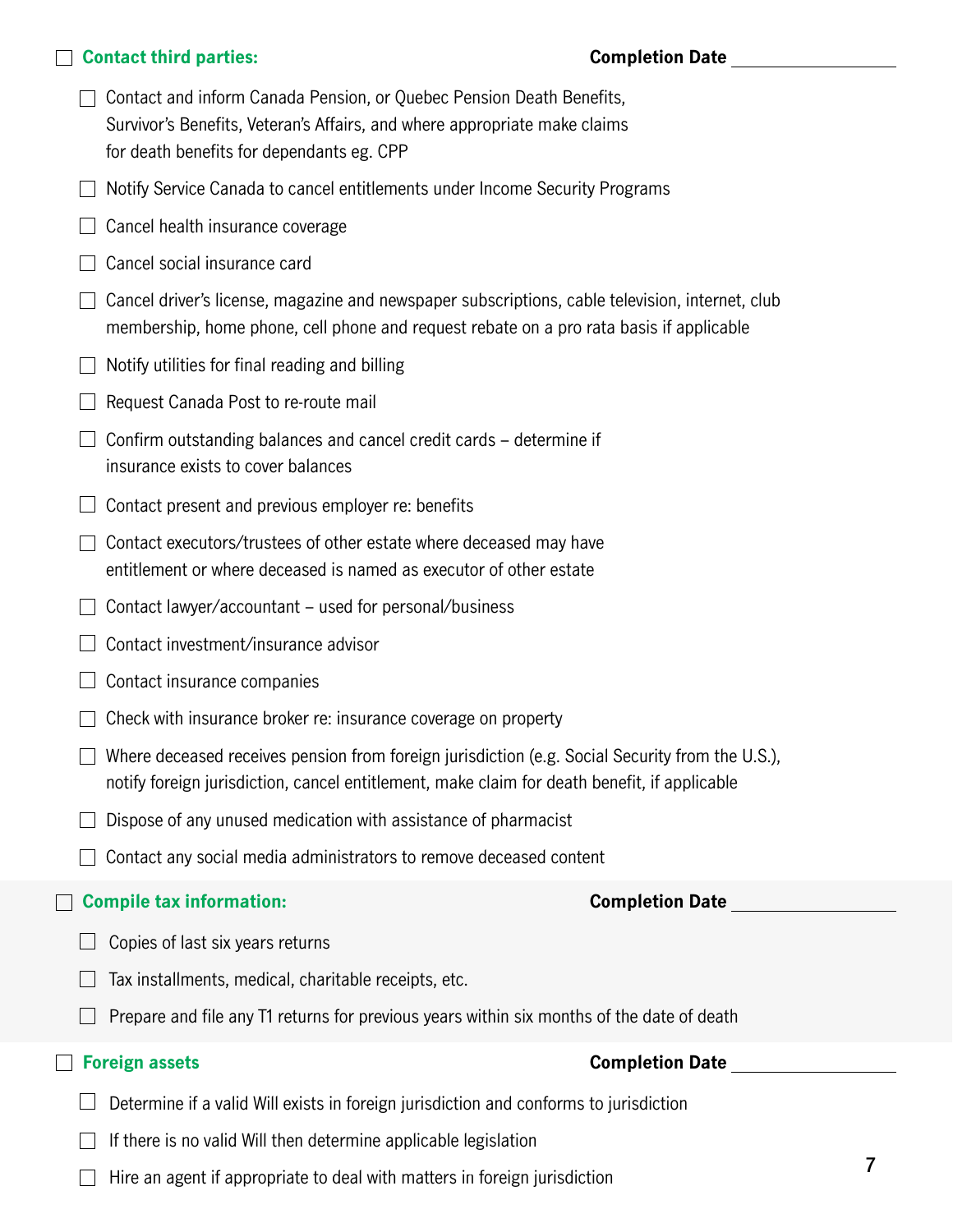| <b>Collect information on assets and liabilities:</b>                                                                                                                         | <b>Completion Date Completion Date</b> |
|-------------------------------------------------------------------------------------------------------------------------------------------------------------------------------|----------------------------------------|
| Review and collect information of liabilities of estate e.g. rental agreements                                                                                                |                                        |
| Determine if any assets are missing                                                                                                                                           |                                        |
| Contact investment advisor/insurance advisor or financial planner for all information                                                                                         |                                        |
| Contact banks if not already done to ascertain balances, investments etc.                                                                                                     |                                        |
| Determine if there are matters to be litigated on behalf of estate or to what extent<br>if any there will be liability for law suits involving the deceased and/or the estate |                                        |
| Determine all liabilities outstanding at death, and interest accruing on outstanding<br>debt after the date of death – determine what should be paid to save interest         |                                        |
| Determine personal guarantees made by deceased on loans                                                                                                                       |                                        |
| Collect any outstanding cheques                                                                                                                                               |                                        |
| <b>Valuation</b>                                                                                                                                                              | <b>Completion Date</b>                 |
| Arrange for valuations of real estate, securities, personal property, automobiles                                                                                             |                                        |
| <b>Beneficiary designations</b>                                                                                                                                               | <b>Completion Date</b>                 |
| Determine where last designation made<br>(i.e. Will, policy application forming contract, other instrument)                                                                   |                                        |
| Confirm institution recognizes last designation filed                                                                                                                         |                                        |
| File any and all documents necessary to assist or to make claims for<br>or on behalf of beneficiaries                                                                         |                                        |
| Put carrier on notice if proceeds will be contested by beneficiaries or<br>have estate lawyer write letter putting on notice                                                  |                                        |
| <b>RRSP/RRIF</b>                                                                                                                                                              | <b>Completion Date</b>                 |
| Request confirmation of benefits payable                                                                                                                                      |                                        |
| Confirm institution recognizes last designation filed                                                                                                                         |                                        |
| Determine requirements to receive monies                                                                                                                                      |                                        |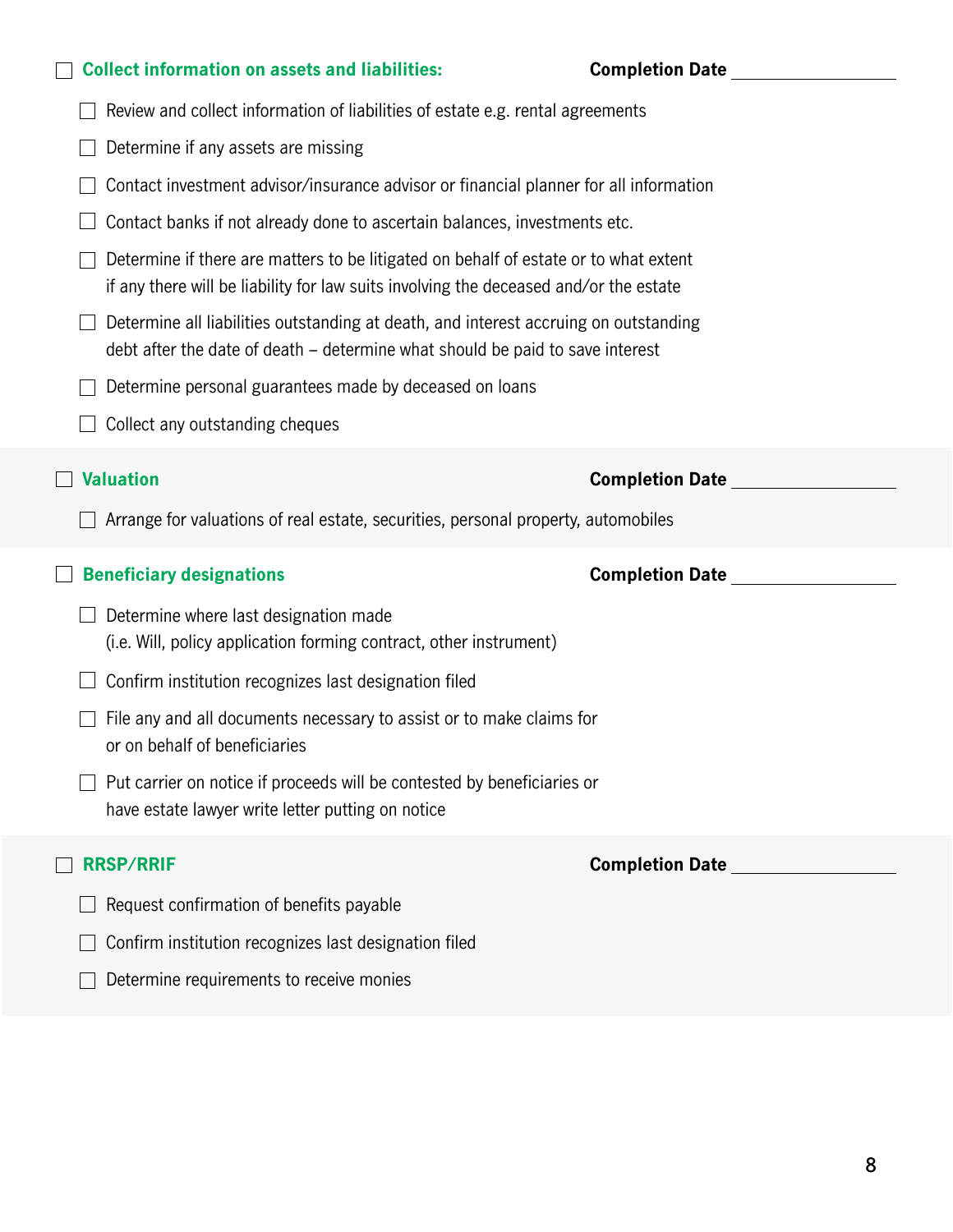| <b>Insurance</b>                                                                                                                                                        | <b>Completion Date Completion Date</b> |   |
|-------------------------------------------------------------------------------------------------------------------------------------------------------------------------|----------------------------------------|---|
| Request confirmation of benefits payable                                                                                                                                |                                        |   |
| Name of person entitled to receive benefits or confirm estate                                                                                                           |                                        |   |
| Determine whether there are outstanding liabilities against policy                                                                                                      |                                        |   |
| General inquiry as to whether other policies exist - request requirements<br>necessary to have proceeds paid to beneficiary or estate                                   |                                        |   |
| Arrange for payment of proceeds – to pay for certain debts immediately<br>e.g. funeral expense                                                                          |                                        |   |
| <b>Inventory</b>                                                                                                                                                        | <b>Completion Date</b>                 |   |
| Prepare an inventory of assets and liabilities to include the following:                                                                                                |                                        |   |
| List by class and full details of assets                                                                                                                                |                                        |   |
| List assets by value and full particulars, including certificate numbers, registration particulars etc.                                                                 |                                        |   |
| List maturity dates                                                                                                                                                     |                                        |   |
| Interest rate                                                                                                                                                           |                                        |   |
| Calculate accrued interest where applicable                                                                                                                             |                                        |   |
| Provide information regarding foreign assets but do not list for probate                                                                                                |                                        |   |
| Payments received and frequency                                                                                                                                         |                                        |   |
| Full particulars of liabilities of estate                                                                                                                               |                                        |   |
| Collect any outstanding cheques                                                                                                                                         |                                        |   |
| <b>Application to court</b>                                                                                                                                             | <b>Completion Date</b>                 |   |
| Retain and meet with estate lawyer to complete application for proper<br>certificate (documents required will vary from province to province)                           |                                        |   |
| Make provisions for any fees that may be applicable                                                                                                                     |                                        |   |
| Review documents and parties to be served and request originals and notarial copies of final orders                                                                     |                                        |   |
| <b>Debts of estate</b>                                                                                                                                                  | <b>Completion Date</b>                 |   |
| Determine if ad for Notice to Creditors in newspaper is worth the cost (if yes, expiry<br>date must not predate issuance of certificate or probate obtained from court) |                                        |   |
| Once probate is granted, determine when ad for creditors can expire                                                                                                     |                                        |   |
| Provide ongoing reporting to beneficiaries                                                                                                                              |                                        |   |
| Where applicable obtain releases – avoid delay of distribution                                                                                                          |                                        | 9 |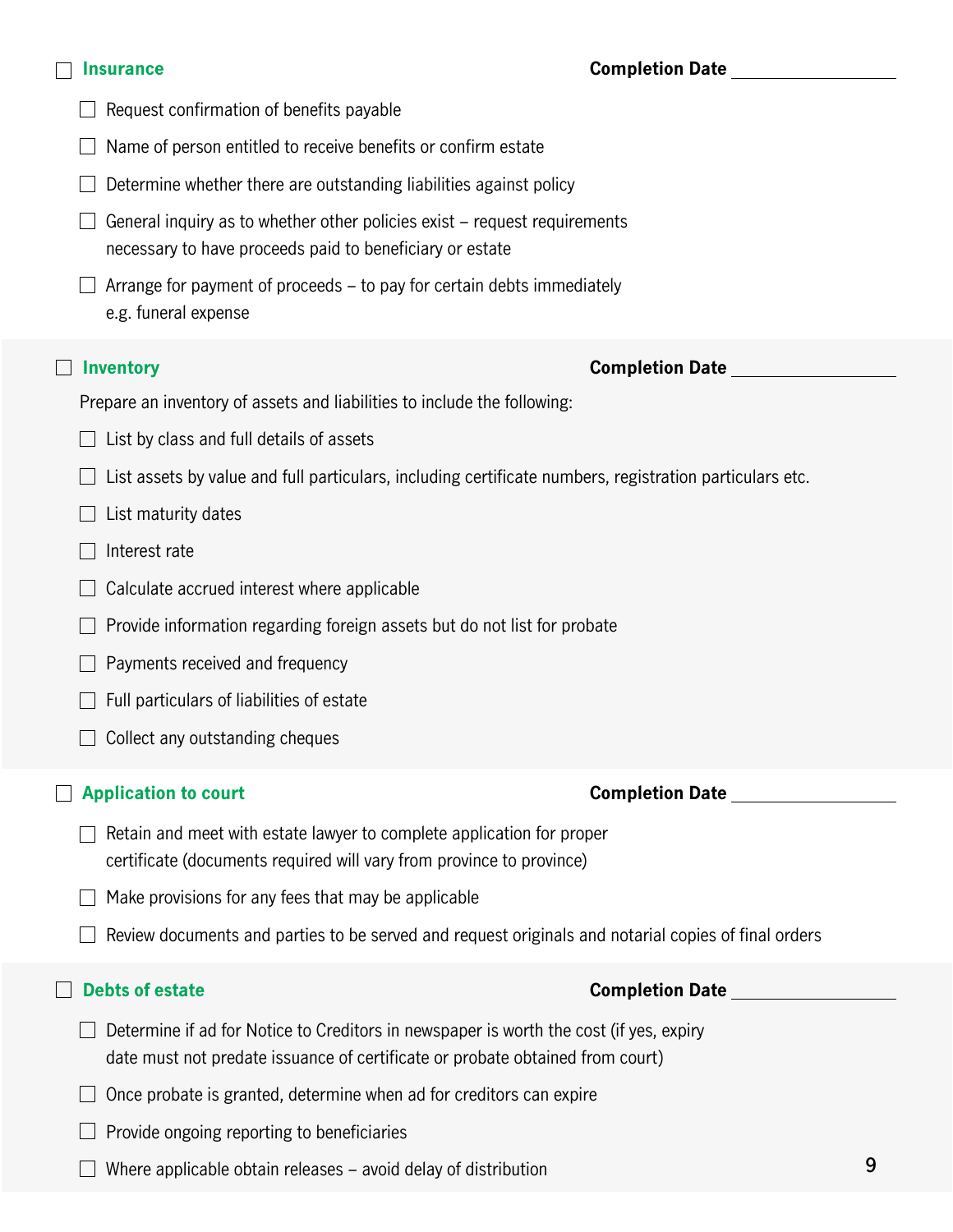| <b>Administration and distribution</b>                                                                                                                                                                | <b>Completion Date Completion Date</b> |  |
|-------------------------------------------------------------------------------------------------------------------------------------------------------------------------------------------------------|----------------------------------------|--|
| Will differ on intestacy – see provincial legislation                                                                                                                                                 |                                        |  |
| 1) Preliminary matters:                                                                                                                                                                               |                                        |  |
| When probate is granted, obtain sufficient notarial copies to transfer assets                                                                                                                         |                                        |  |
| If ad for creditors has been done it must expire before distribution                                                                                                                                  |                                        |  |
| or accounting occurs (usually expiry happens for ad in 30 days)                                                                                                                                       |                                        |  |
| Ask estate lawyer to register certificate or probate on title for real estate if necessary                                                                                                            |                                        |  |
| Consider executor's insurance                                                                                                                                                                         |                                        |  |
| 2) Time limitations                                                                                                                                                                                   | <b>Completion Date</b>                 |  |
| Determine whether there are any time periods remaining outstanding<br>restricting distribution e.g. family law or dependant relief claims                                                             |                                        |  |
| 3) Review Will                                                                                                                                                                                        | <b>Completion Date</b>                 |  |
| Determine scheme of distribution of assets                                                                                                                                                            |                                        |  |
| Consult with beneficiaries regarding in specie distribution (distribution in kind) where appropriate                                                                                                  |                                        |  |
| 4) Realize assets                                                                                                                                                                                     | <b>Completion Date</b> ___             |  |
| Bank accounts closed – transfer to estate account (if joint accounts – right of survivorship, provide<br>financial Institution with death certificate and request transfer to surviving joint tenant) |                                        |  |
| Invest surplus of cash in accordance with terms of Will                                                                                                                                               |                                        |  |
| Sell or transfer real estate according to Will                                                                                                                                                        |                                        |  |
| 5) Stocks and bonds                                                                                                                                                                                   | <b>Completion Date</b>                 |  |
| Arrange for re-registration                                                                                                                                                                           |                                        |  |
| Complete declarations of transmission and powers of attorney required to transfer securities                                                                                                          |                                        |  |
| Sell to meet cash needs of estate                                                                                                                                                                     |                                        |  |
| Sale for distribution                                                                                                                                                                                 |                                        |  |
| Transfer to beneficiaries pursuant to Will                                                                                                                                                            |                                        |  |
| Deliver securities and obtain receipts if distribution in kind                                                                                                                                        |                                        |  |
| 6) Prepare cheques/electronic transfers (where appropriate)                                                                                                                                           | <b>Completion Date</b>                 |  |
| Payment of debts                                                                                                                                                                                      |                                        |  |
| Payment of legacies                                                                                                                                                                                   |                                        |  |
| Payment of distribution                                                                                                                                                                               |                                        |  |
| 7) Legatees                                                                                                                                                                                           | <b>Completion Date</b>                 |  |
| Payment made                                                                                                                                                                                          |                                        |  |
| Receipt obtained                                                                                                                                                                                      | 10                                     |  |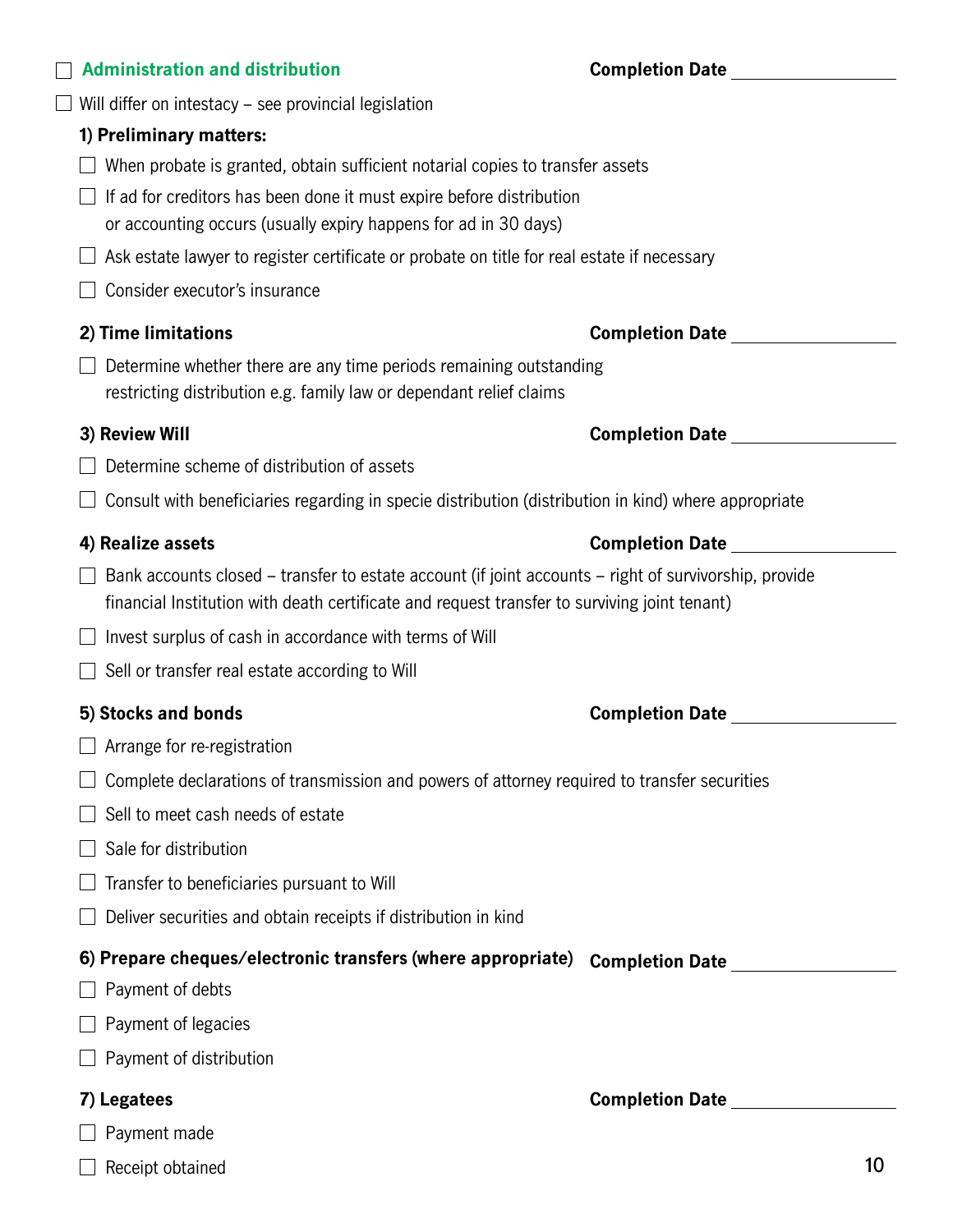| 8) Personal effects                                                                                                                                                                                                                                                                         | <b>Completion Date Completion</b> |  |
|---------------------------------------------------------------------------------------------------------------------------------------------------------------------------------------------------------------------------------------------------------------------------------------------|-----------------------------------|--|
| Deliver personal effects                                                                                                                                                                                                                                                                    |                                   |  |
| Obtain receipts                                                                                                                                                                                                                                                                             |                                   |  |
| Sell – depends on provisions in Will – cash becomes residuary for distribution                                                                                                                                                                                                              |                                   |  |
| 9) Trusts                                                                                                                                                                                                                                                                                   | <b>Completion Date</b>            |  |
| Will provides for trusts, set up testamentary trusts and arrange for<br>ongoing review of the investments and ongoing compliance within<br>the rest of the terms of the trust e.g. payment of income                                                                                        |                                   |  |
| 10) Tax planning                                                                                                                                                                                                                                                                            | Completion Date <u>completion</u> |  |
| Consider spousal trust                                                                                                                                                                                                                                                                      |                                   |  |
| Consider income splitting opportunities                                                                                                                                                                                                                                                     |                                   |  |
| Consider unused expenses                                                                                                                                                                                                                                                                    |                                   |  |
| Estimate current year and closing capital gains and exemption                                                                                                                                                                                                                               |                                   |  |
| Consider filing deadlines                                                                                                                                                                                                                                                                   |                                   |  |
| Consider separate returns                                                                                                                                                                                                                                                                   |                                   |  |
| RRSP/RRIF contribution to a surviving spouse                                                                                                                                                                                                                                                |                                   |  |
| Consider charitable gifts – include in T1                                                                                                                                                                                                                                                   |                                   |  |
| 11) Tax returns                                                                                                                                                                                                                                                                             | <b>Completion Date</b>            |  |
| Prepare and file Terminal T1 Return and other returns with Canada Revenue<br>Agency (CRA) and request clearance certificate (terminal period returns must<br>be filed by April 30th of the year following the year of death, or by six months<br>from the date of death whichever is later) |                                   |  |
| Prepare and file T3 Trust Information Return (the T3 return must<br>be filed within 90 days from the year end of the taxation year which<br>the estate has chosen or its deemed year end)                                                                                                   |                                   |  |
| Determine if deceased is up to date with U.S. tax filing                                                                                                                                                                                                                                    |                                   |  |
| File U.S. return if applicable and all necessary forms for disclosure purposes                                                                                                                                                                                                              |                                   |  |
| Obtain Goods and Service Tax clearances if applicable.<br>Note: Distribution of estate should not occur without clearance certificate                                                                                                                                                       |                                   |  |
| 12) Distribution                                                                                                                                                                                                                                                                            | <b>Completion Date</b>            |  |
| If Will provides for outright distribution, obtain release for distribution                                                                                                                                                                                                                 |                                   |  |
| Transfer assets or funds to beneficiaries                                                                                                                                                                                                                                                   |                                   |  |
| Retain sufficient funds as a reserve for income taxes and any<br>outstanding accounts                                                                                                                                                                                                       | 11                                |  |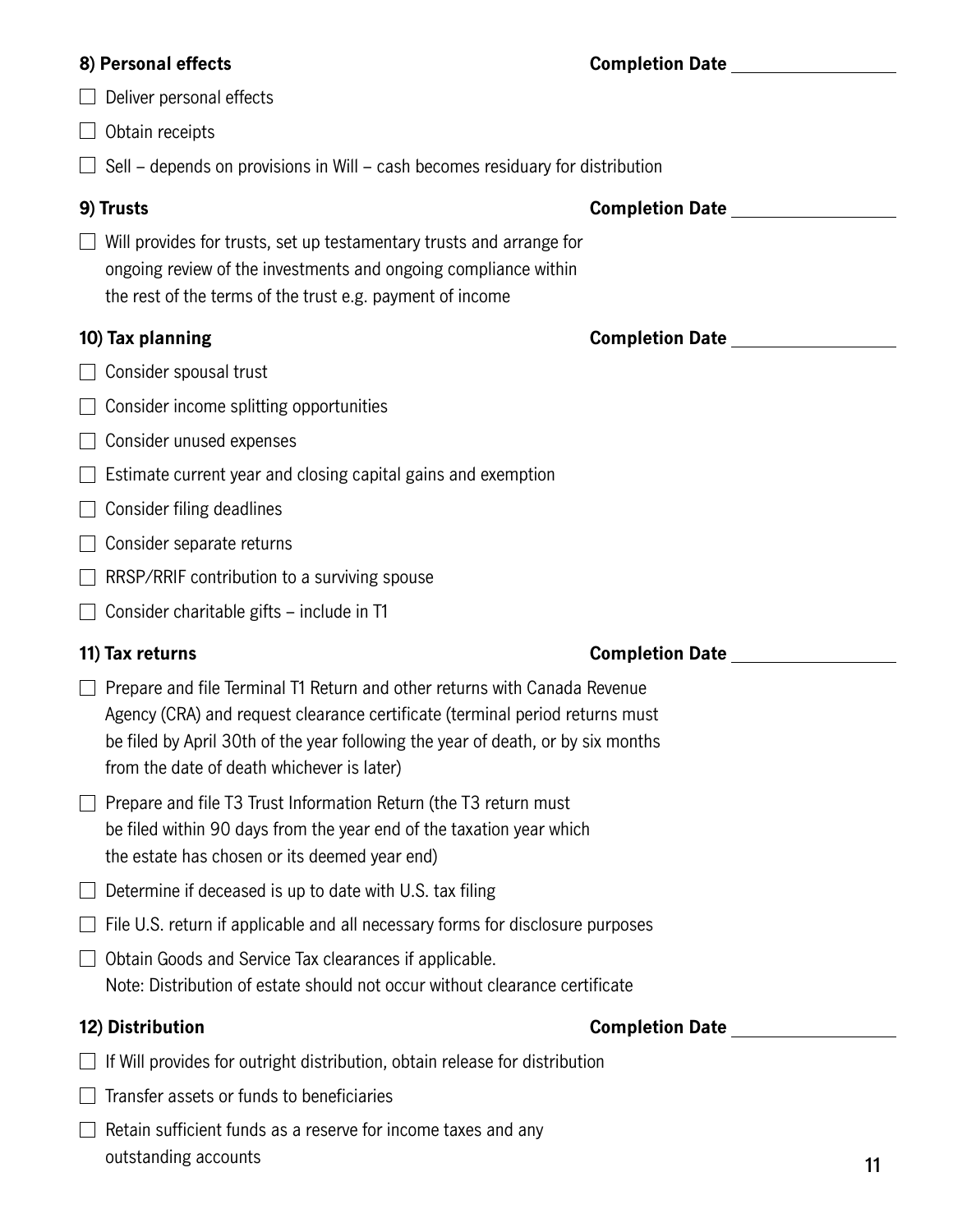| 13) Cancel insurance                                                                                                                     | Completion Date <u>Completion</u>      |
|------------------------------------------------------------------------------------------------------------------------------------------|----------------------------------------|
| Cancel insurance on real estate when transferred or sold                                                                                 |                                        |
| Cancel auto insurance when transferred or sold                                                                                           |                                        |
| Cancel all other insurance once transferred or sold                                                                                      |                                        |
| 14) Fees                                                                                                                                 | <b>Completion Date Completion Date</b> |
| Request solicitor's fees                                                                                                                 |                                        |
| Determine executor's compensation – must be reasonable<br>to be deductible for estate                                                    |                                        |
| Establish a reserve for any additional fees, expenses                                                                                    |                                        |
| Write beneficiaries                                                                                                                      |                                        |
| 15) Prepare accounts                                                                                                                     |                                        |
| Prepare final statements of accounts for passing or approval by beneficiaries                                                            |                                        |
| Determine executor's compensation - must be reasonable<br>to be deductible for estate                                                    |                                        |
| 16) Deeds                                                                                                                                | Completion Date _______________        |
| Obtain transfer of cemetery deed if applicable                                                                                           |                                        |
| 17) Approval by beneficiaries                                                                                                            |                                        |
| If accounts approved – confirm approval or releases have been sent back                                                                  |                                        |
| 18) If approval not provided by beneficiaries                                                                                            | <b>Completion Date</b>                 |
| $\Box$ If accounts not approved must be audited by Court                                                                                 |                                        |
| Ask estate solicitor to prepare application and all necessary notices and to arrange an appointment                                      |                                        |
| <b>Final matters:</b>                                                                                                                    | <b>Completion Date</b>                 |
| Distribute any remaining funds or deliver assets                                                                                         |                                        |
| Pay executor's fees/legal fees/accounting fees/misc. fees                                                                                |                                        |
| Maintain holdback/reserve pending receipt of necessary clearance<br>certificates (do not issue final cheques until certificate received) |                                        |
| Write to the beneficiaries with a final report on all aspect of administration                                                           |                                        |
| Arrange for closing estate bank account after confirming all cheques and/or<br>electronic transfers have cleared                         |                                        |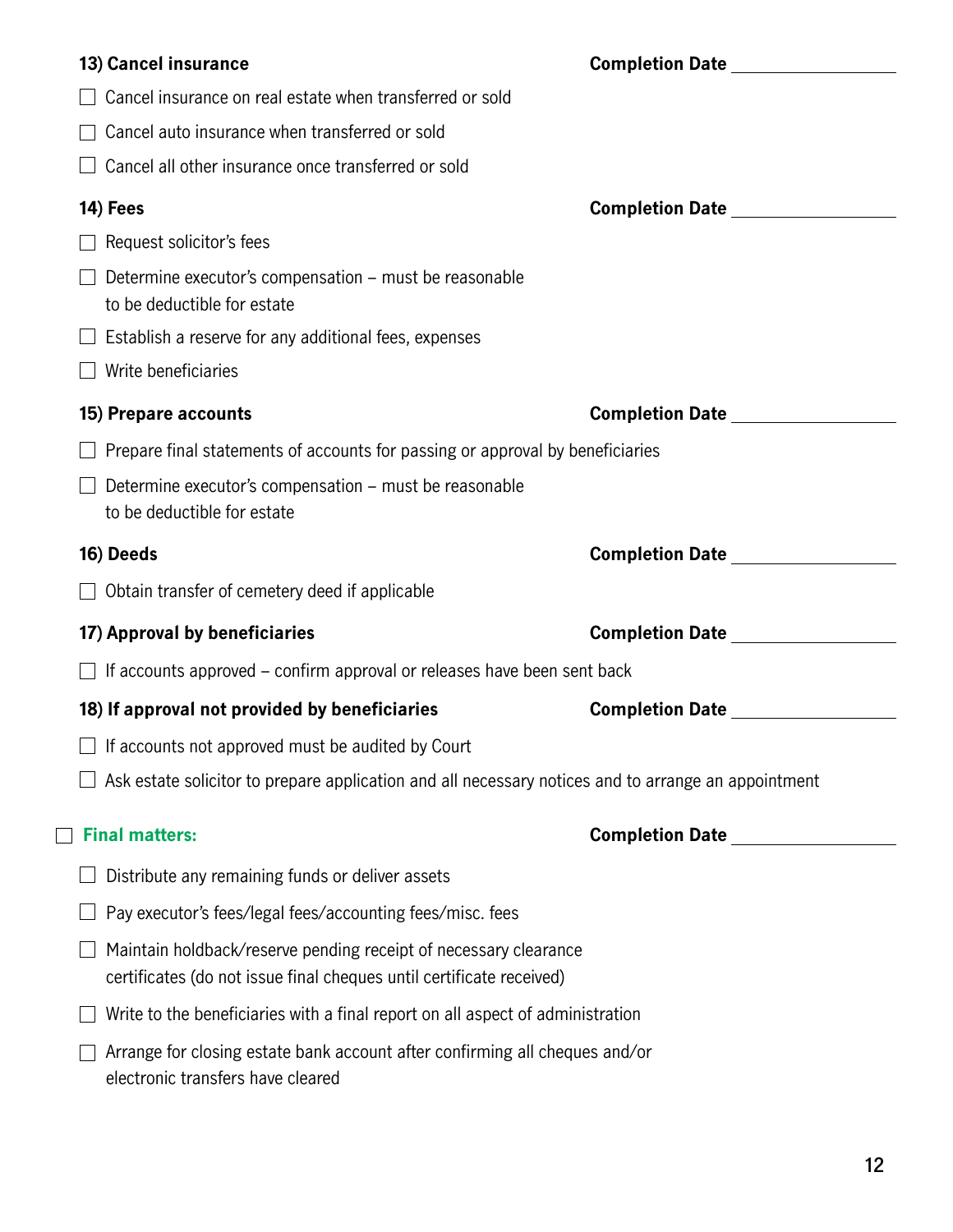#### **Determining fees:**

A five-factor approach has been created to determine "fair and reasonable" compensation:

- 1) the size of the trust;
- 2) the care and responsibility involved;
- 3) the time occupied in performing the duties;
- 4) the skill and ability shown; and
- 5) the success resulting from the administration.

The five factors are employed to ensure that the use of percentages produces a fair and reasonable result. In British Columbia and Newfoundland statutory limits have been imposed. In the remaining provinces, statute or regulation has sanctioned neither the percentage approach nor actual guidelines.

Generally, in most provinces the percentage guidelines are as follows:

- 1) 2.5% charged on capital receipts;
- 2) 2.5% charged on capital disbursements;
- 3) 2.5% charged on revenue receipts;
- 4) 2.5% charged on revenue disbursements; and

5) if the estate is not immediately distributable, an annual care and management fee of 2/5 of 1% on the gross value of the estate. (This is only available where the estate or part of it is to be held in trust and not distributed to the beneficiaries within the year).

It is often thought that executor's compensation is 5% of the capital value of the estate however, this is not entirely true. This is because the percentage is based on what capital disbursements have been made which can fluctuate when capital is distributed out from time to time as required to keep the estate open until administration is finalized.